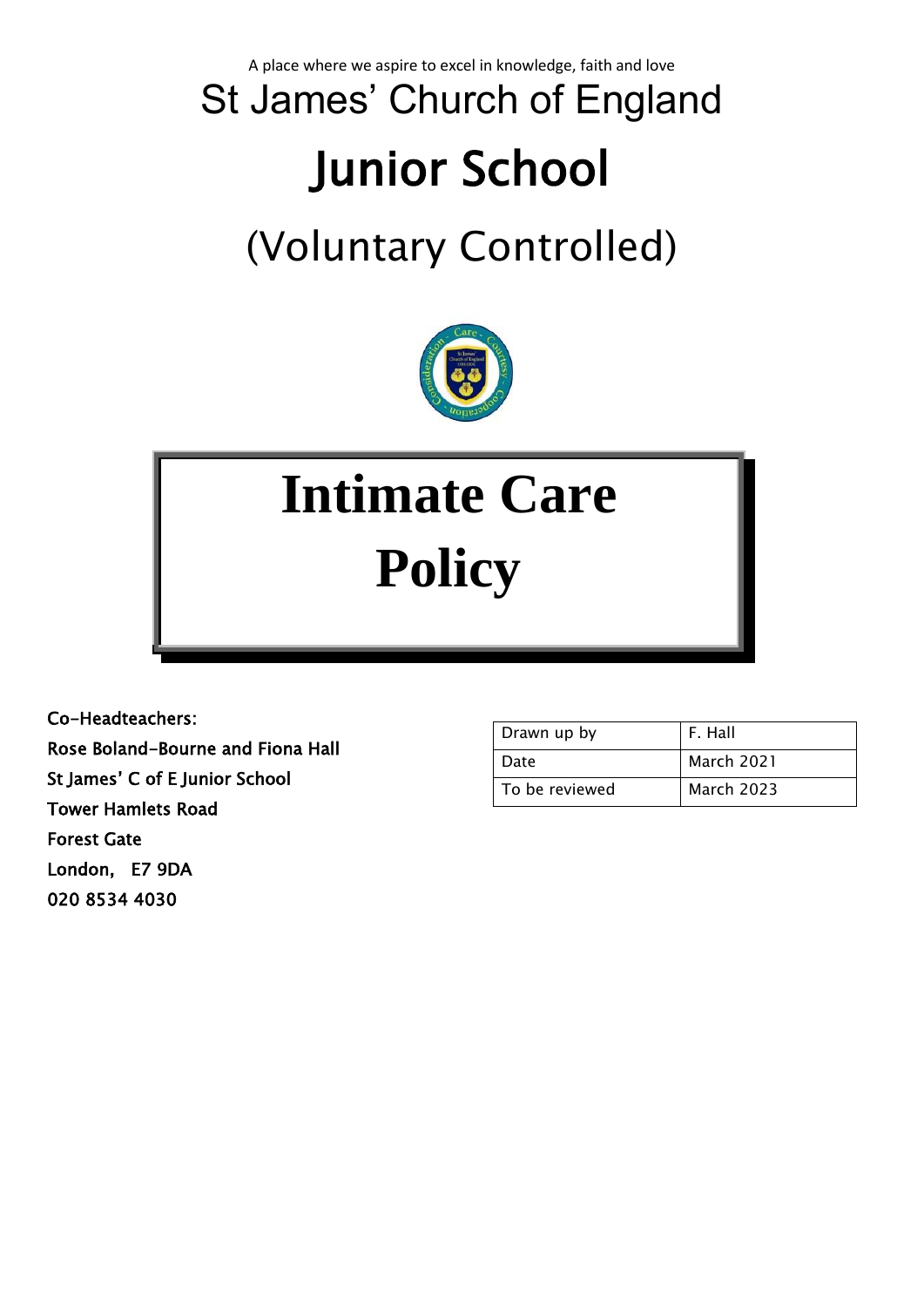#### **Care Plans**

Where a pupil has particular needs (e.g. wearing nappies or pull-ups regularly, or has continence difficulties which are more frequent than the odd 'accident', staff will work with parents/carers (and health visitors/school nurse, if appropriate) to set out a care plan to ensure that the child is able to attend daily.

The written care plan (Appendix A) will include:

- Who will change the child including back-up arrangements in case of staff absence of turnover Where changing will take place
- What resources and equipment will be used (cleansing agents used or cream to be applied?) and clarification of who is responsible (parent or school) for the provision of the resources and equipment.
- How the product, if used will be disposed of, or how wet or soiled clothes will be kept until they can be returned to the parent/carer
- What infection control measures are in place
- What the staff member will do if the child is unduly distressed by the experience or if the staff member notices marks or injuries
- Training requirements for staff
- Arrangements for school trips and outings
- Care plan review arrangements

#### **Care Plan Agreements**

In these circumstances it may be appropriate for the school to set up an agreement that defines the responsibilities that each partner has, and the expectations each has for the other (see Appendix B).

This will include: The parent:

• agreeing to ensure that the child is changed at the latest possible time before being brought to the setting/school

• providing the setting/school with spare nappies or pull ups and a change of clothing

• understanding and agreeing the procedures that will be followed when their child is changed at school – including the use of any cleanser or wipes

- agreeing to inform the setting/school should the child have any marks/rash
- agreeing to a 'minimum change' policy i.e. the setting/school would not undertake to change the child more frequently than if s/he were at home.
- Agreeing to review arrangements should this be necessary

#### The school:

• agreeing to change the child during a single session should the child soil themselves or become uncomfortably wet

- agreeing how often the child would be changed should the child be staying for the full day
- agreeing to monitor the number of times the child is changed in order to identify progress made
- agreeing to report should the child be distressed, or if marks/rashes are seen
- agreeing to review arrangements should this be necessary.

This kind of agreement should help to avoid misunderstandings that might otherwise arise, and help parents feel confident that the setting/school is taking a holistic view of the child's needs. Should a child with complex continence needs be admitted, the school will consider the possibility of special circumstances and/or provision being made. In such circumstances, an appropriate health care professional (School Nurse or Family Health Visitor) will be closely involved in forward planning.

#### **Personal Care Procedures**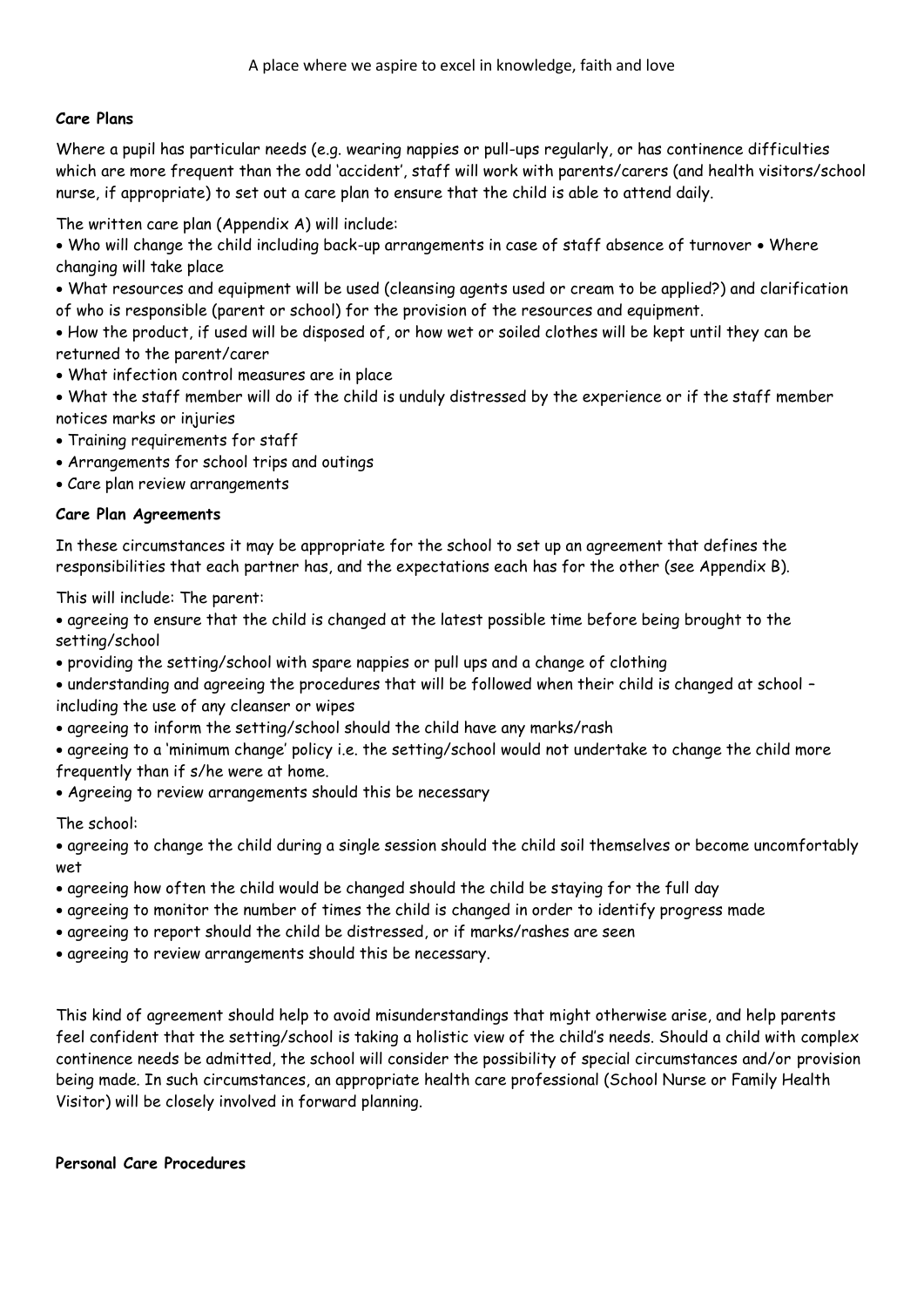#### A place where we aspire to excel in knowledge, faith and love

The staff at St James' Junior School will follow agreed procedures (see Appendix C) when attending to the care or continence needs of any pupil within the setting, whether this be a child with a care plan agreement or a child who has had an occasional 'accident'.

#### **Health and Safety Procedures**

When dealing with personal care and continence issues, staff will follow agreed health and safety procedures (see Appendix D) to protect both the child and the member of staff.

#### **Child Protection**

The normal process of changing continence or wet/soiled clothes should not raise child protection concerns, and there are no regulations that indicate that a second member of staff must be available to supervise the changing process to ensure that abuse does not take place. Few settings/schools will have the staffing resources to provide two members of staff for changing and DBS checks are carried out to ensure the safety of children with staff employed in our school. If there is known risk of false allegation by a child then a single practitioner will not undertake changing. A student on placement will not change a child unsupervised. Where ever possible, the same member of staff will be allowed to change named children. This reduces the risk to the child and promotes their dignity. The care plan will outline back up or contingency measures in the event that the named member of staff is not available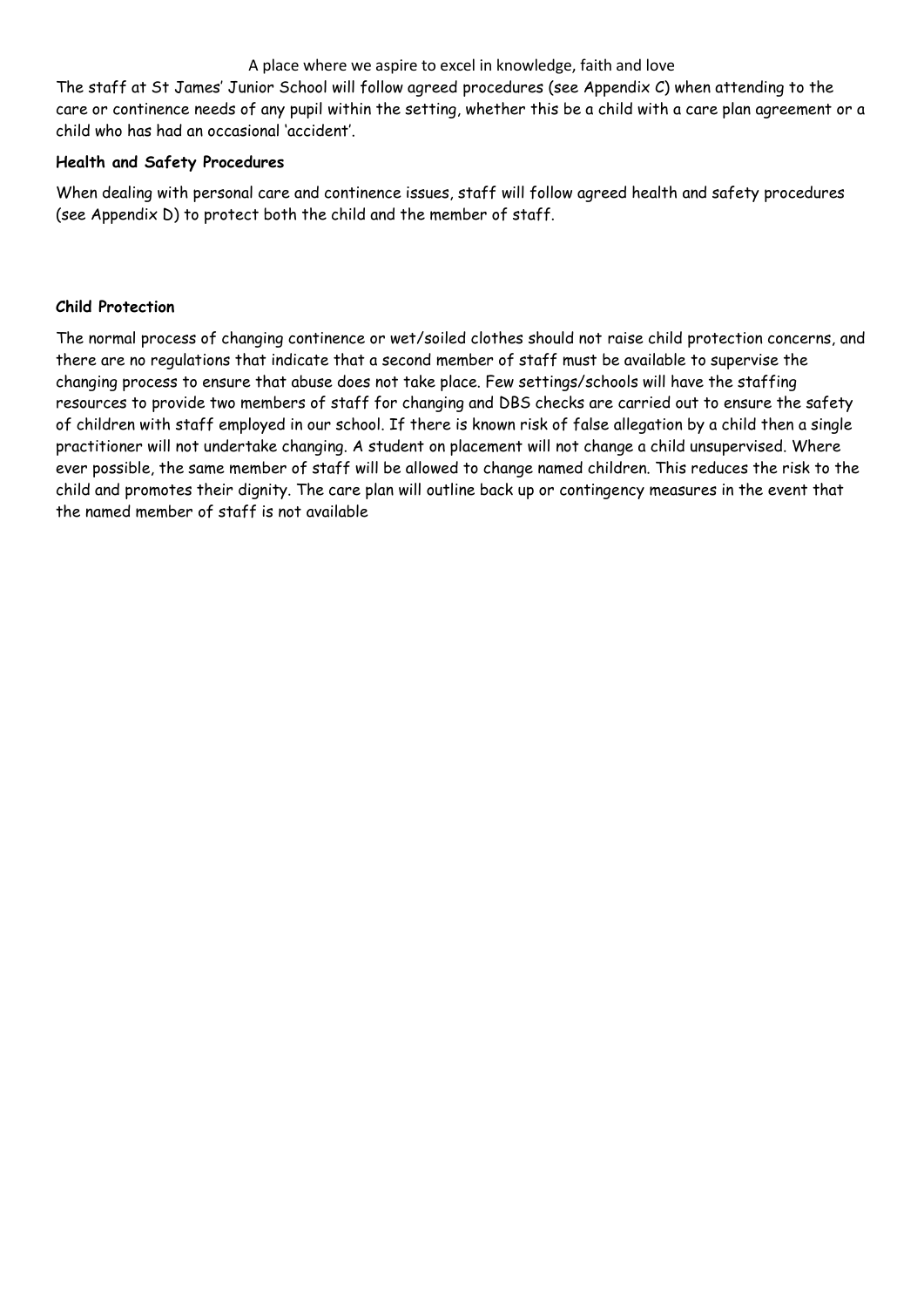#### **Appendix 4: Intimate Care Plan**

| Name of child:                                                       |  |
|----------------------------------------------------------------------|--|
| *Name of person(s) to change the<br>child:                           |  |
| *Name of person(s) to change the<br>child if main adult unavailable: |  |
| Where changing will take place:                                      |  |
| What resources and equipment will be<br>used:                        |  |
| Who will provide the resources and<br>equipment that will be used:   |  |
| Training requirements for staff:                                     |  |
| Disposal of product in:                                              |  |
| Infection control measures:                                          |  |
| Special arrangements for educational<br>visits:                      |  |
| When will the plan be reviewed:                                      |  |
| Review comments:                                                     |  |

If the child is unduly distressed, a member of staff will contact the parent/carer.

\**If the above named members of staff are not available due to illness or staff training, then another person, familiar to the child will attend to the child's needs.*